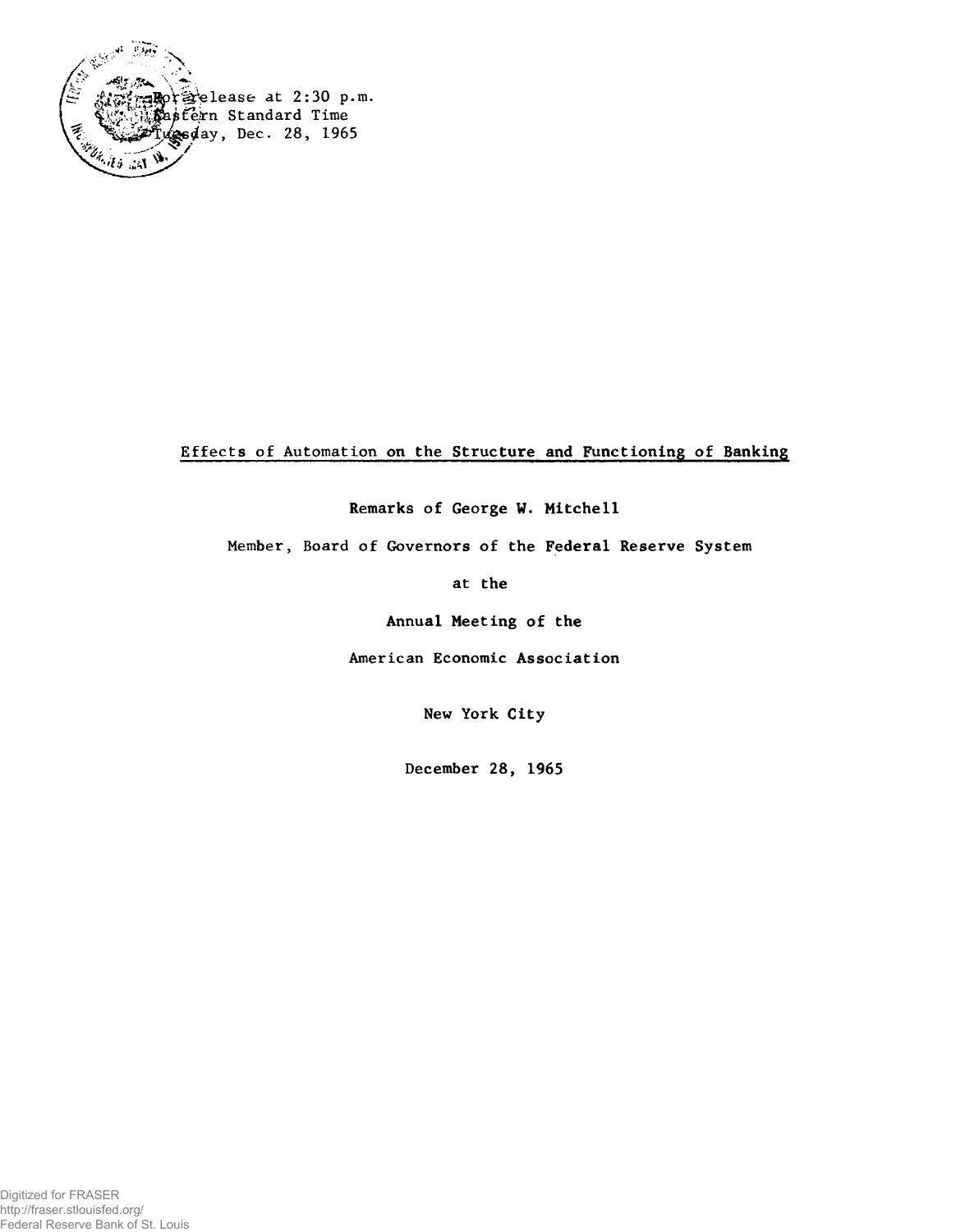## Effects of Automation on the Structure and Functioning of Banking

The commercial banking system in the United States owes its existence to its ability to render for all sectors of the economy a unique and pervasive service, namely, the movement of money. This transfer of funds between debtor and creditor, buyer and seller, citizen and government, employer and employee--in fact from anyone with a balance in a bank to any identifiable payee is ever-ready, safe and convenient.

Banks consummate money settlements through an elaborate clearing system for transferring deposit balances from one account to another in the same bank or in different banks. $\frac{1}{n}$  The principal tool used is the ordinary check. The mechanical and institutional channels by which 60 million checks daily find their way physically, and with appropriate accounting entries, from any one to any other among 70 million accounts is vastly more complicated than might be thought. It achieves a high degree of ultimate accuracy considering its predominant dependence on manual processing. The service is far from instantaneous, however, being no faster than present-day methods of transporting checks in considerable bulk about a city or throughout the country.

In the aggregate, the annual cost of operating the present check and settlement system for the entire country can be estimated at about 3.3 billion dollars. Some of this cost is borne by the Federal Reserve System, some is paid in the form of service charges assessed on the account of the payor, and some is "clipped" from the face of the check instrument itself and charged the payee when nonpar banks are involved. However, the bulk of the total cost is absorbed by the commercial banks themselves to attract balances that can be invested in interest-earning assets.

Digitized for FRASER http://fraser.stlouisfed.org/ Federal Reserve Bank of St. Louis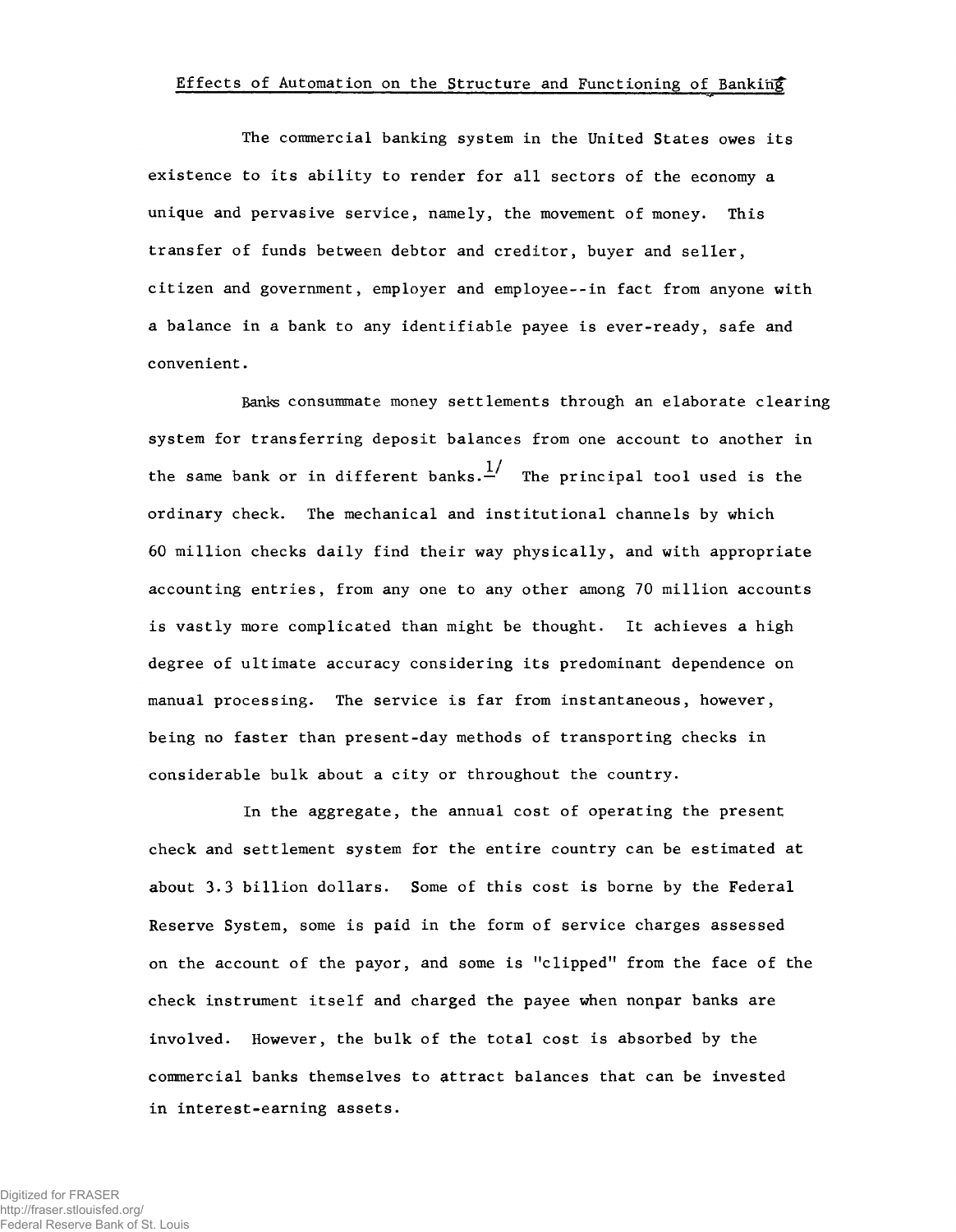Given the cost and time pressures inherent in the present check settlement system, it is not surprising that the initial bank efforts to mainly at lowering the per-item handling cost and speeding up the performance of old-style check collection. This is constructive, so far as it goes, but it falls far short of the potential transformation of banking services rendered possible by automation. Laying aside all the undoubted strains and pains of the transition, it is practical to envision the advancement of the state of the art to a point that will permit--and perhaps almost force--radical change in banking structure and functions. This state will be reached within the discernible future, probably much sooner than most of us expect. exploit the infant prodigy of electronic data processing have been aimed

largely disappeared, and the intricate process of settlement and deposit accounting will be carried on concurrently at and between 250 or so system will be used, in which the payor will initiate the settlement process, but will do so by communicating, not with the payee, but with his bank--notifying it directly whom to pay, how much, and when. By that time, I expect, check usage as we know it will have computer centers located throughout the country.<sup>2/</sup> A modified giro

machine language; if not, it will be converted to that form, and the bank's computer will process the bookkeeping entries internally for amounts drawn on it. If one computer handles the accounts for several Most of this information will be received at the bank in banks the operation is still almost entirely an internal one. If payment is to an account in another basis the information will be automatically

**-** 2 **-**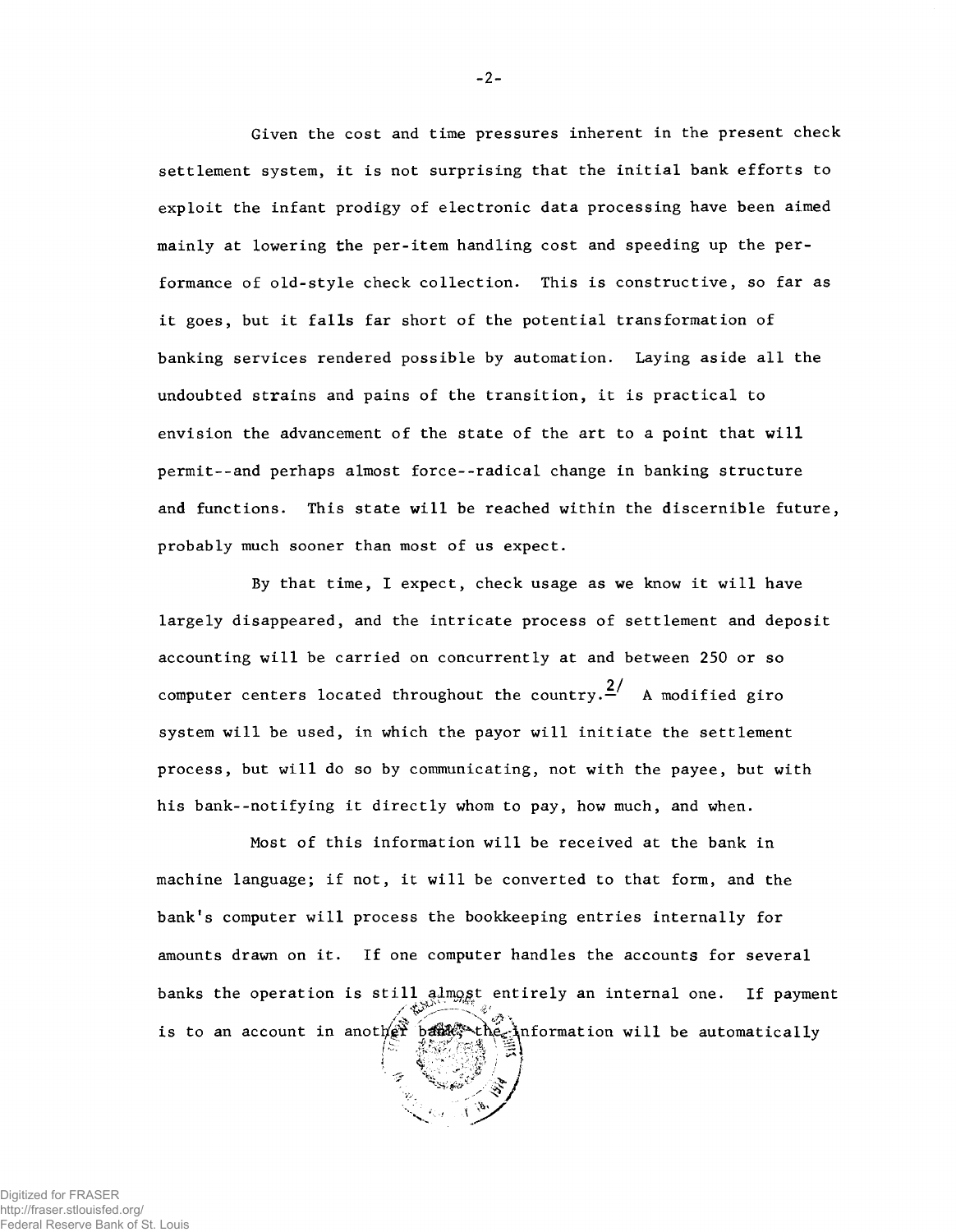routed into that bank's equipment. Bank positions will also be adjusted frequently throughout the day by debits and credits to member bank accounts with the Federal Reserve System. The computers will transmit printed-out confirmations to the payor and advices to the payee at appropriate intervals. The print-outs could be transmitted by mail or telephone wire, at the option of the customer. In the case of larger customers, the bank's computer will communicate directly with customer's equipment.

In this system there is no check sorting and re-sorting, no shipment of checks from bank-to-bank or bank-to-customer, no storage requirements for checks, no kited checks, no endorsement, no N.S.F. checks, no float, and a minimum of manual processing. Of course, different problems may later come to light. The machine must work; and the bank must make sure it is being instructed by the owner of the deposit. There is no reason, however, to fear that any such potential difficulties are beyond the technological capacities and probably the cost horizons now in view.

Furthermore, it seems logical and practical that at least some of the customer accounting antecedent and subsequent to settlement could be most economically done in a coordinated package with the settlement accounting. Every sales transaction, for example, by specifying a settlement date, might immediately be put into the bank's computer where it could accomplish immediate settlement or subsequent reminder and settlement. Similarly, a bank could handle payrolls and agree to bill and process many types of contractual payments for insurance, rent,

-3-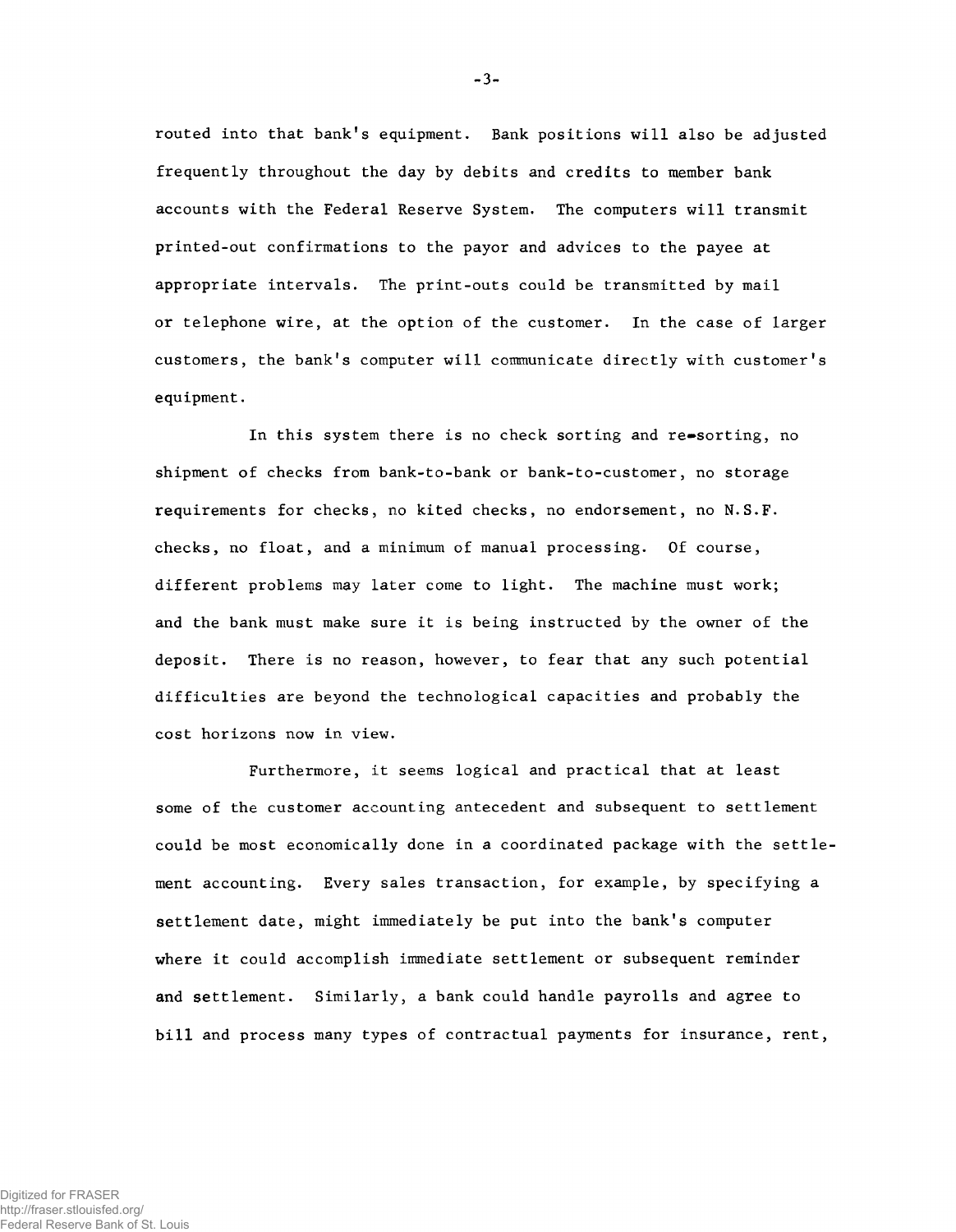and mortgage payments. In short, by virtue of its central position in the payments process the bank is also able to perform ancillary and antecedent accounting and billing operations more economically than anyone else.

For willing business customers, the bank's service could include a large part of the accounting, analysis, and financing of receivables and even extend to provision of much current cash flow accounting, a basis of analysis that has become of increasing importance in both business and financial planning.

Tied into the possibility of, if not a prerequisite to, expanded service for most depositors is the introduction of a depositor combination cash/credit card. This device could be used for immediate payment, partially replacing the use of coin and currency, or it could be used for the processing of convenience credit or the scheduling and liquidation of instalment or revolving credit.<sup>3/</sup>

All of these ancillary operations enhance profitable business prospects of a computerized settlement system outlined above. Obviously they and similar extensions of service have an important bearing upon the alacrity and enthusiasm with which banks will convert to or adopt EDP systems.

If the foregoing projections are realistic, they seem to promise, in the aggregate, a substantially more efficient settlement mechanism. And they imply additional profit opportunities for banks that can combine settlement with receivables accounting, payroll accounting, credit card operation, and a consumer credit system for depositors.

**-** 4 **-**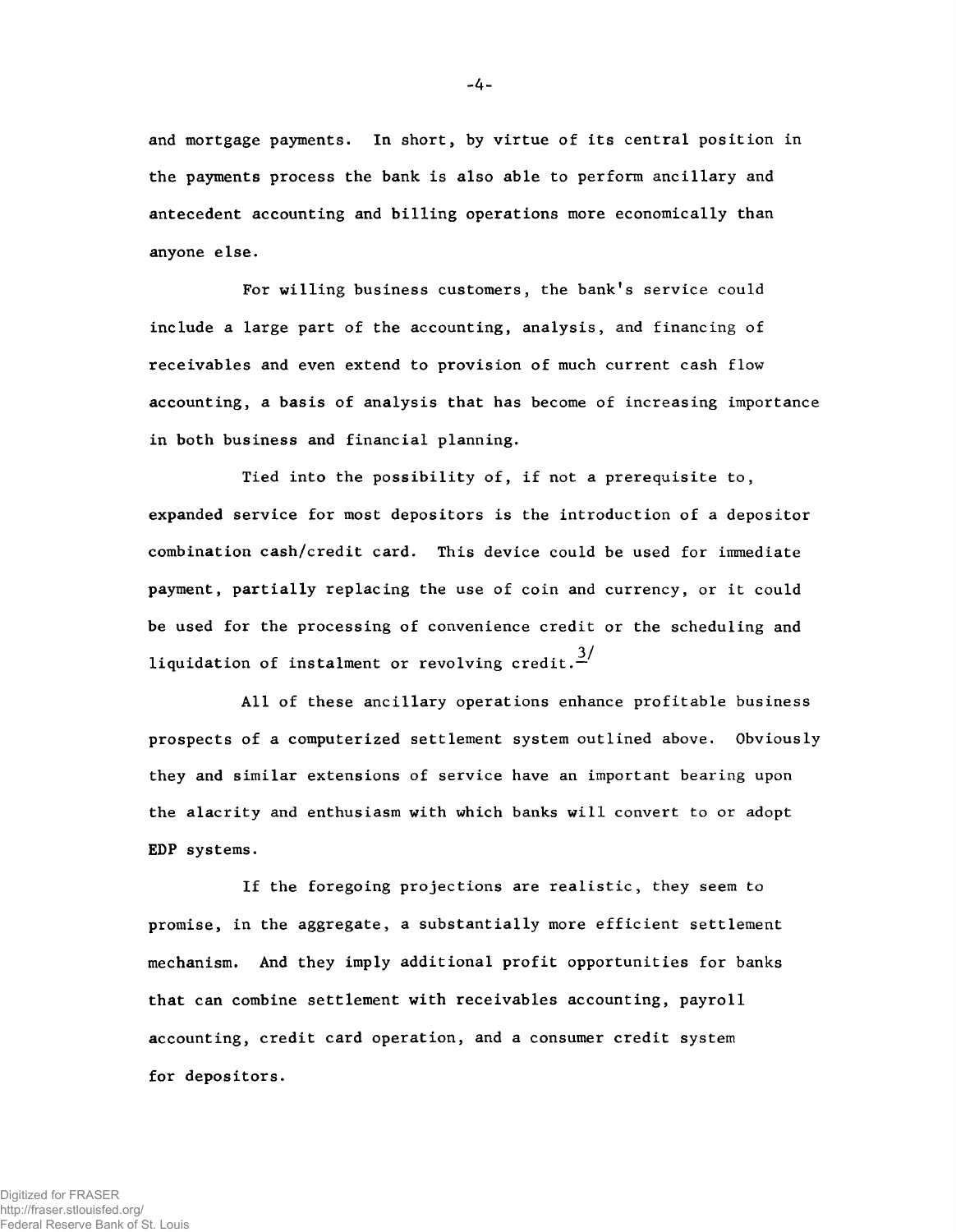Today, no one really knows how much cost reduction, private and social, a fully computerized system might achieve. Some of those with the earliest and most extensive experience in partial EDP applications are taking a hard, if not skeptical, look at "hardware" costs of a full-scale operation. One of the difficulties of bringing the relevant evidence together is the problem of totaling up actual private costs in our present settlement system which could be eliminated or reduced in the "checkless-cashless" society. Another is the allocation of the new system's public and private costs among various public and private beneficiaries. If public costs presently involved in the distribution of currency and processing of checks, for example, are substantially reduced how can the entrepreneur banker who brings this about collect a quid pro quo?

The question then of whether and how commercial banks will regard EDP as an opportunity for profitable service is not easily answered. The banking system is not distinguished for its innovative achievements--despite evidence of improvement in recent years. Its adaptability to change is hampered by regulatory constraints on structure and function. Entry, branching, and merger are closely regulated as are prices paid for deposits and many of the conditions under which credit can be extended. Thus, there is a tradition of conservatism in management reinforced by competitive sheltering and regulatory constraints that act as inhibitions to innovative steps with any evident structural or functional consequences.

-5-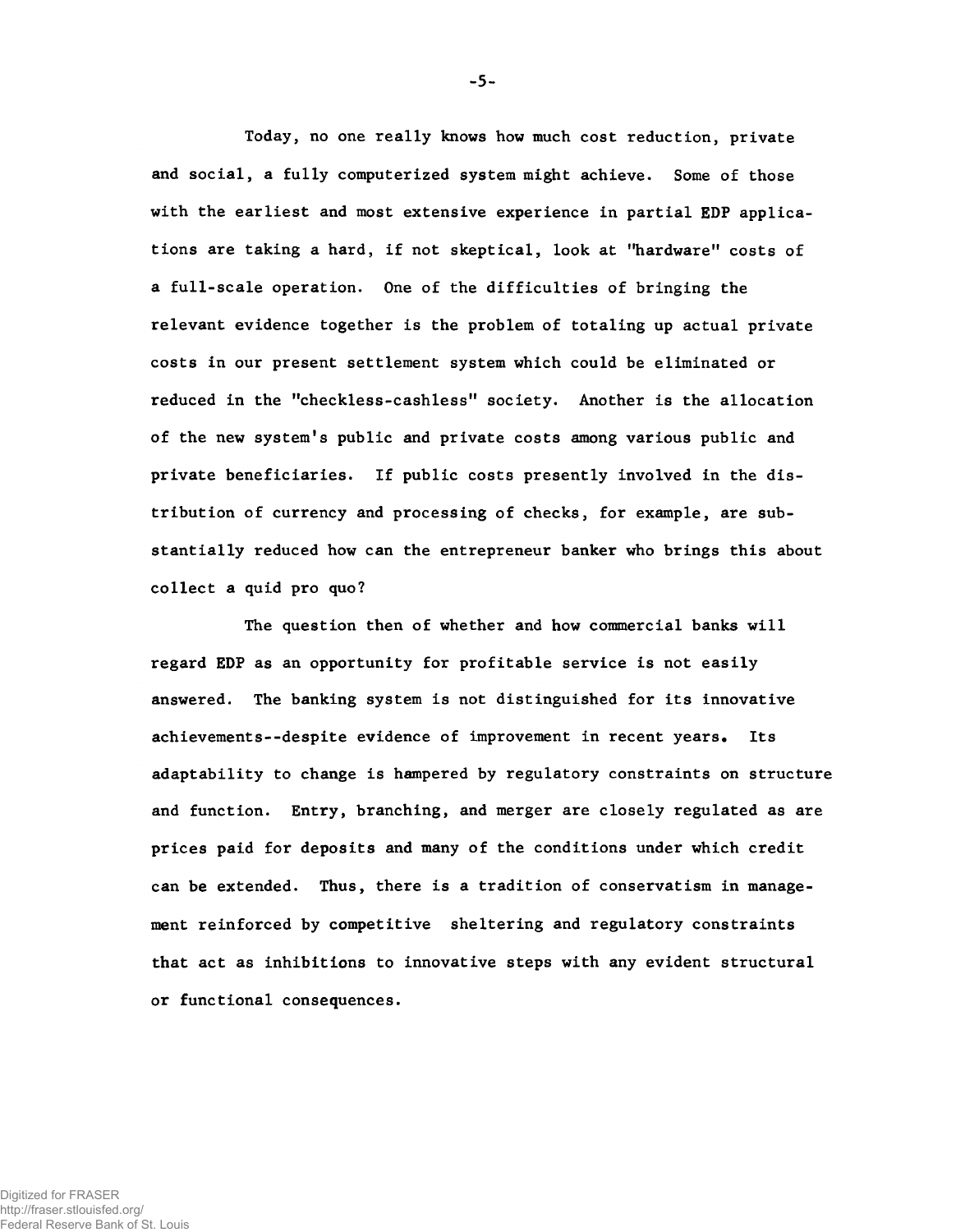This opens the way for nonbank enterprises to become well established in the EDP record-keeping applications antecedent or related to settlement before banks even enter the field. If they do, their customers are likely to be relatively indifferent to tardily offered adjuncts to a banking settlement system.

The deferred entry of banks into the consumer credit business is a case in point. Today, credit for consumers is relatively independent of the banking system though it is also available there, and generally for less. However, even today, seldom does a bank's consumer credit system exploit the natural advantages of a continuing depositor relationship in the way that vendors, for example, have exploited the continuing patronage of their customers. Moreover, consumer credit is a natural extension of other banking operations. A bank's individual depositors use credit extended by its retail firm depositors with the proceeds of trade-credit bank lines. Vendors have established practical standards of creditworthiness for their customers and profitably priced the credit extended. At the most, very few banks have offered an aggressively competitive alternative to vendor credit by carrying the credit financing from producer or wholesaler through to the ultimate consumer.

As an industry, banks have moved into consumer credit far more slowly than vendors; they have not been innovative and, by and large, have made almost no use of their key position in settlement accounting to provide services more broadly and economically than anyone else.

Past experience suggests, therefore, that the banking system may well be reluctant or inhibited from exploiting the opportunities

-6-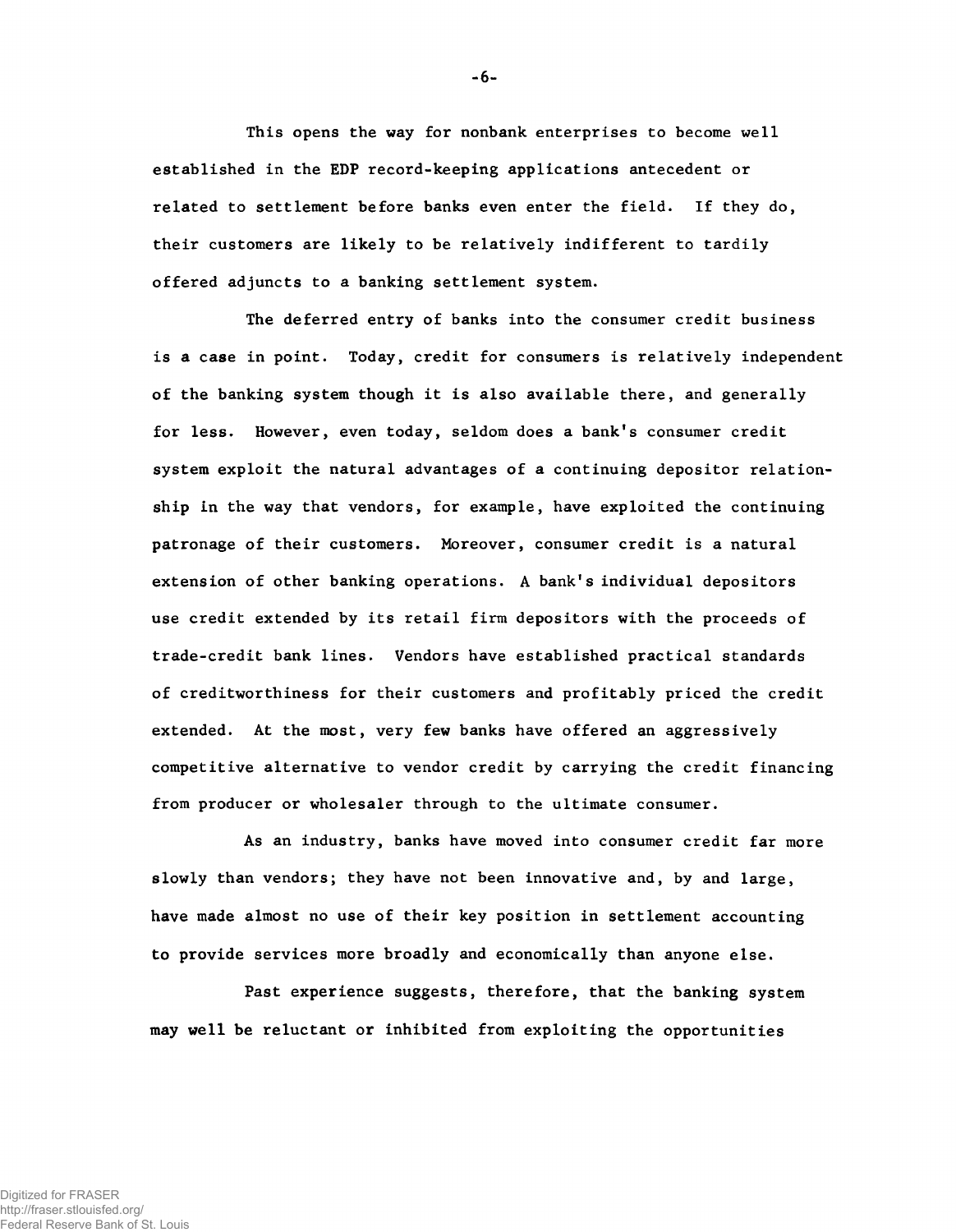inherent in automation, particularly if more aggressively-minded EDP machine sellers or users can carve out large sectors of potential service in which, through lower costs and innovative flexibility, they can establish customer loyalties.

But if skepticism borne of experience leads me to expect opportunities to be missed in this area, logic compels me to insist that such a fate is not inevitable. A clear enough vision of future possibilities exists in some banks today. Hammered home hard enough by both intra-industry communication and private advice, it might serve to erode much of the inertia and inhibition now forestalling a full-fledged revolution in the settlements mechanism.

If this should happen--and assuming public policies are accommodative--not only banking services but also banking structure could be literally transformed. Profound structural changes seem almost a certainty. Automation can and will burst the locational constraints that are implicit in Federal conformity to the provisions of 50 State banking laws pertaining to branching. Not only will metropolitan area-wide banking operations become commonplace everywhere at the option of bank managements but remote control banking State-wide, and even across State lines, will also be feasible, limited by little more than the telephone toll costs of servicing more distant customers.

To be sure, banks have detoured branching restrictions for some time, as large banks in various parts of the country have solicited and made loans all over the United States--or over the world, for that matter--and have accepted deposits by mail or wire from customers

**-** 7**-**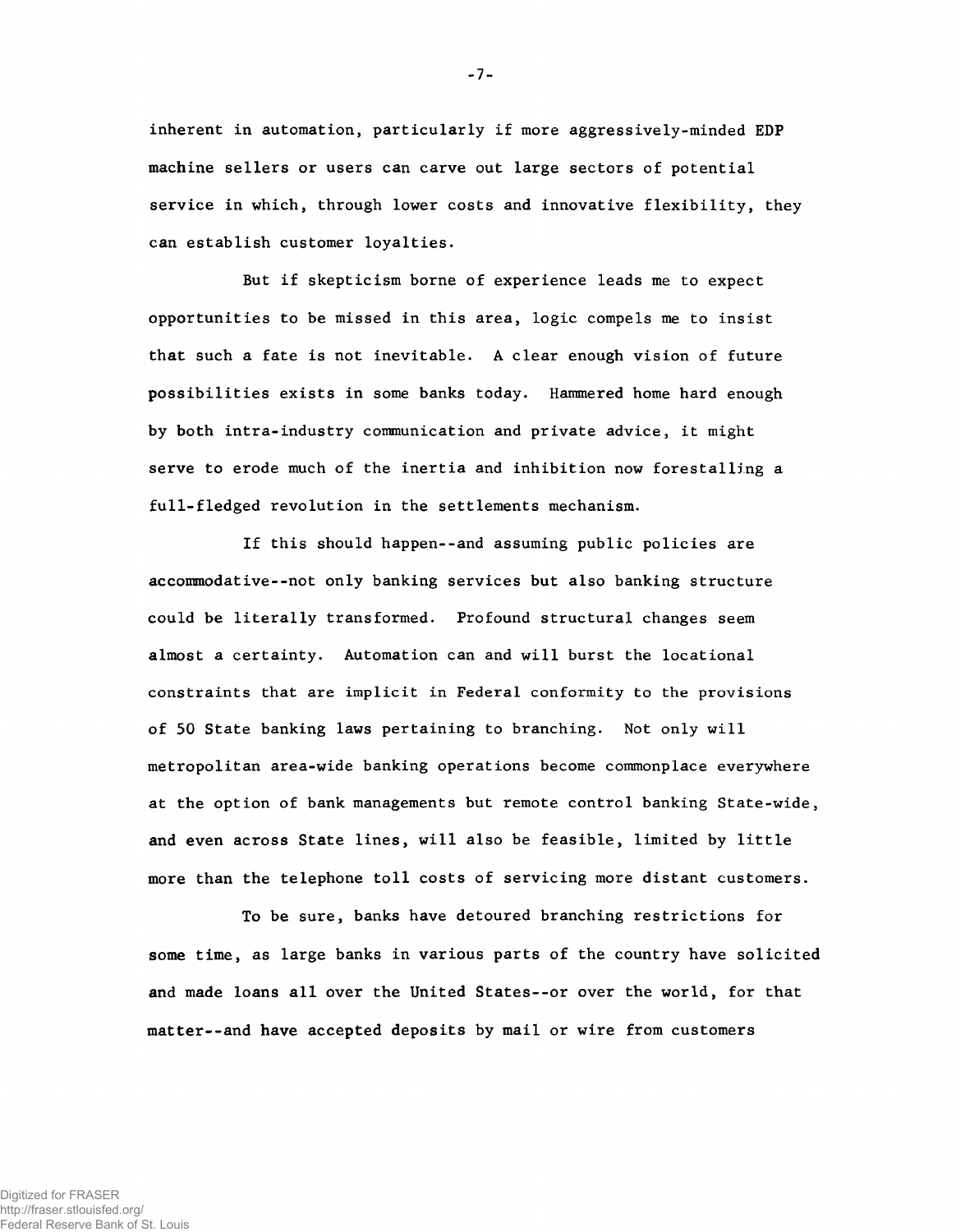wherever located. But this sort of substitute for branching is a reality only for large accounts. The dynamic change that will come will make it practicable and in all probability economically profitable for banks spectacularly to extend their present service areas for small and medium-sized accounts. This they can do, by using the U.S. mails or by hooking their computer onto a local telephone in any community they wish to serve. into being is that computerizing the demand depositor-bank relationship

achieve many of the advantages of a far-flung branching system will also introduce a large element of obsolescence into many existing branch facilities. Branches that have been established to achieve proximity to depositors and are essential from the bank's standpoint only because they facilitate the sweeping up of loanable funds or minimize deposit fluctuations by more nearly encompassing the local payments cycle will become superfluous. The same features of automation that will enable banks to

any more often than they now visit their telephone or electric utility company office. They will not be making deposits of checks; rather their bank will notify them of credits to their accounts. They will rarely find it necessary to go to their bank to obtain cash, even for transactions that are now typically made with cash. Their credit line will be activated automatically. Their cash/credit card will be Depositors will have no need to visit their banking office the equivalent of cash at a supermarket, the cleaners, or a department store. The coin and currence  $\mathbf{e}$   $\mathbf{e}$   $\mathbf{e}$  transactions that will



**-** 8 **-**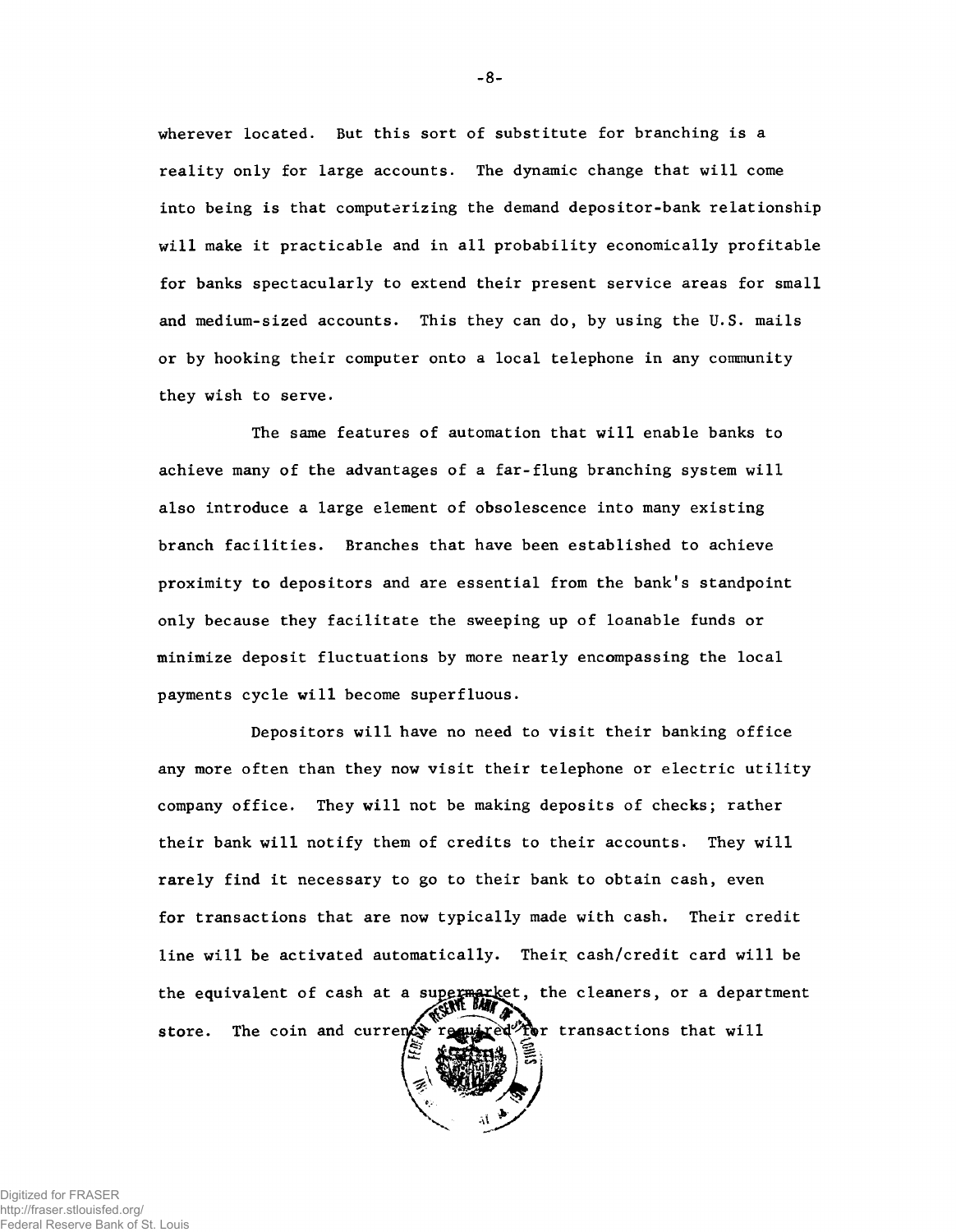continue to be most conveniently handled in that fashion will be supplied from commercial establishments that are regularly serviced by money truck pickup and delivery.

Perhaps there will be a place for "baby branches"--small field offices which might serve as headquarters for account salesmen and loan officers, and for performing custodial, certification and routine financial advisory services, but it is hard to visualize the typical branch office in existence today as fitting into a computerized banking institution of the future.

Automation in banking will likely have lesser effects on such traditional types of bank credit extension as farm lending, mortgage lending, and loans to large businesses and to financial enterprises. But it should have a major impact upon consumer credit and trade credit between firms, particularly of small and medium size. These types of credit involve substantial investigative and bookkeeping costs relative to interest earned on a typical loan or line of credit. They also involve more surveillance and more losses, though of a readily insurable type, thus adding further to overhead costs.

With automation banks can offer a credit system which ties settlement accounting into quasi-automatic credit extension; this combination has great operating advantages over other arrangements available to vendors or independent consumer finance companies. A bank depositor credit card is of superlative convenience for the purchaser when he can use it anywhere and in doing so express his preference for cash payment, convenience credit, instalment credit or any combination of the three.

**-** 9**-**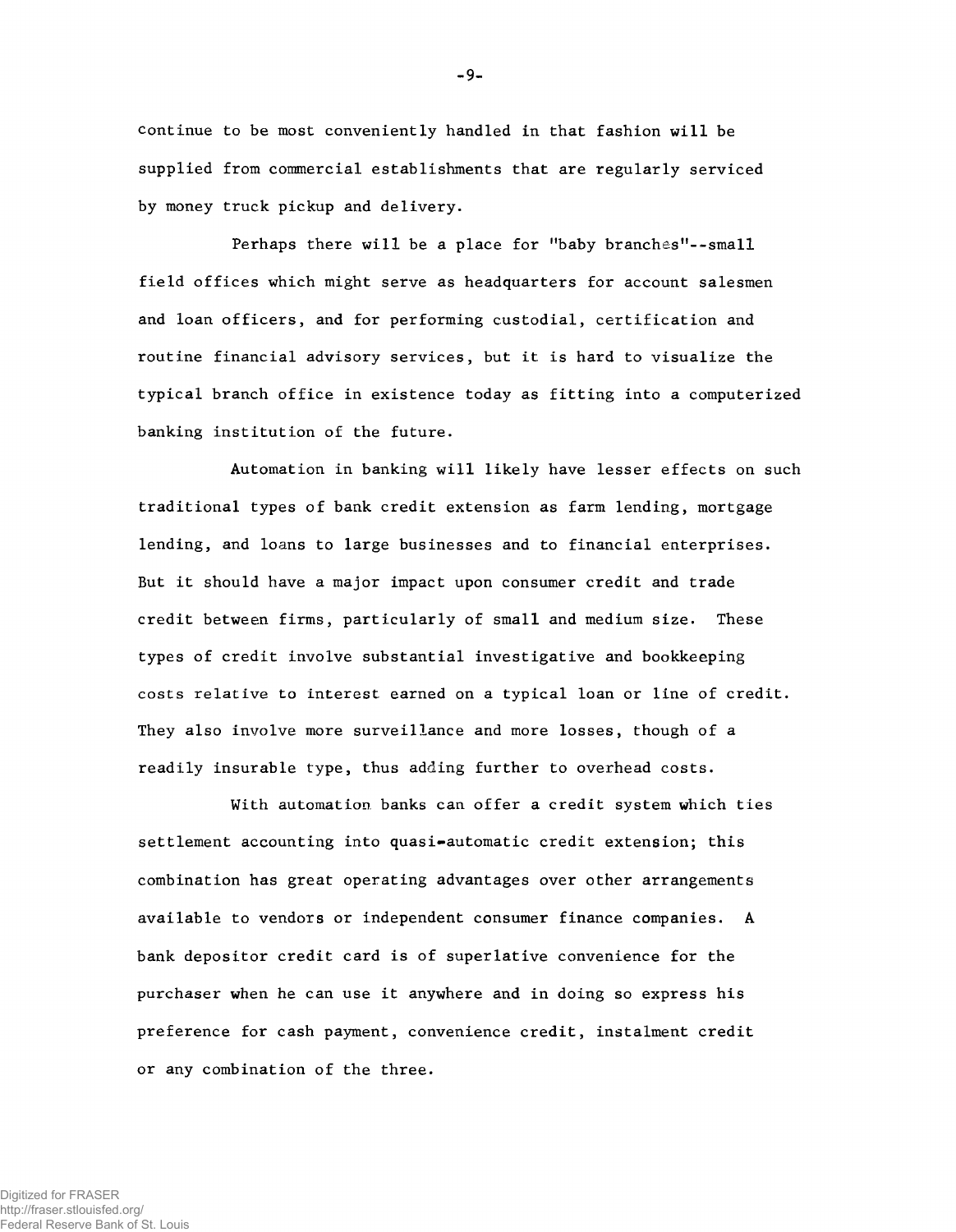The bank, in offering this service, can extend credit to seller or buyer, or both, on the basis of prearranged lines, lines that have been fixed with access to unparalleled sources of information on the customer's financial activity and responsibility. Moreover, the computer continuously updates this information and can alert the bank's credit department on a timely basis to the emergence of credit abuses by whatever standard the bank may choose to employ. Imagine the convenience of a continuing scrutiny of the customer's cash inflow and outflow in relation to use of bank credit, and all monitored by a sentry who reports instantaneously!

Such a system would not be without losses to be sure, but they could be controlled by fixing maximum credit lines for various types of accounts. And loan limits could serve another purpose--that of fostering larger demand deposit balances. If a line of credit, for example, were some multiple of average daily balance it is quite likely that most depositors would gladly pay the "commitment fee" for the convenience and prestige of bank credit. And still another advantage so far as banks are concerned is the conventional preference of many bankers for self-liquidating short-term credit, met in this instance by the rapid turnover of consumer and sales credit of the type envisioned.

Particular beneficiaries of this more flexible and better disciplined credit use should be the many self-employed in the economy, ranging from part-time salesmen to proprietors. While their aggregate credit use is a small factor in bank lending, a significant public interest is served by uncovering any method of economically and

-10-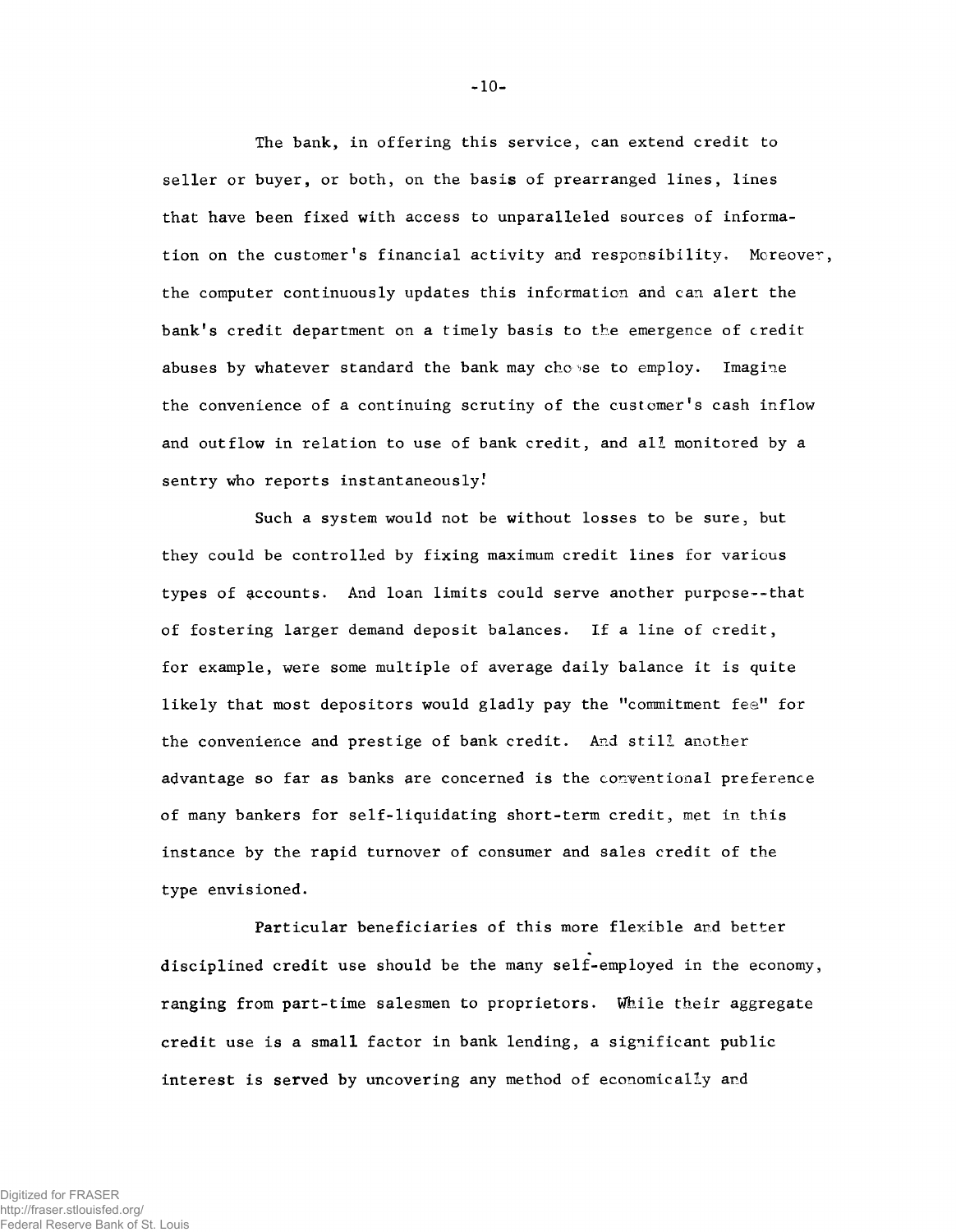conveniently making more bank resources available to them. Under current operating procedures, the overhead costs associated with such credit, when added to a regular interest charge, entail effective interest rates that are prohibitive or appear highly discriminatory. Automation offers a method of minimizing overhead costs and probably reducing risk, thereby making bank credit more accessible to a sector of the economy that has found all sources of credit "high priced."

In their continuous search for loanable resources banks will find automation a far keener tool than they are accustomed to using. On the one hand, it will enable them to attract demand deposit customers with assurance of a simpler, safer, and more convenient means of payment than has ever been offered. Not only will the computer reduce the risk in paying bills, it will also take over the chores in banking- such as a trip to the bank and the standing in line to make a deposit, the writing of checks and mailing them to creditors, and similar routine tasks. Moreover, it will give the depositor "instant bookkeeping" as he will be able to find out as often as he likes the exact status of his account, and with that knowledge give the bark instruction as to whom to pay, and when. Thus he is enabled to marage his money position as closely as he likes.

From the standpoint of profitable operations, barks that offer a service making possible the close management of customers' bank accounts are almost certain to find their dema d deposit totals wasting away as a manifestation of the automation program. Moreover, given the capabilities of a computerized economy, more frequent

-11-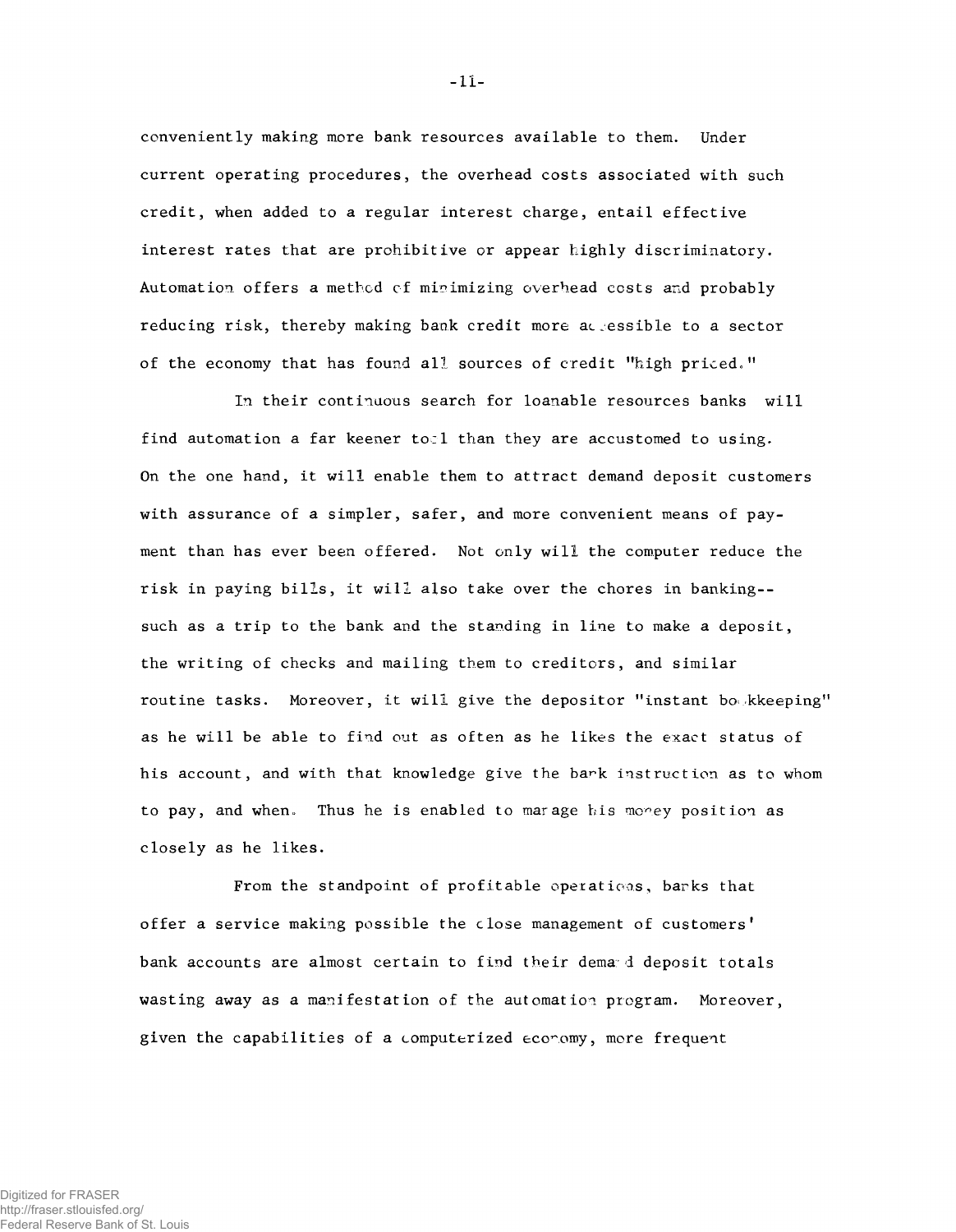settlement periods are likely, if not certain, to come into widespread use and this development will diminish still further the size of a comfortable operating balance for the typical depositor. Just as weekly wage and salary payments go with a lower operating bank balance than is needed when payments are monthly, the shorter interval made possible by automation will call for even smaller cash balances.

Given declining need for demand deposit balance for these "technological" reasons, banks have the alternative of establishing fees to cover at least a portion of the costs incurred for processing flows through demand deposit accounts or of establishing minimum balances commensurate to the scope and cost of services rendered. If they rely heavily on fees, then in order to maintain their aggregate of loans and investments banks will need to attract time deposits (or to borrow) in one form or another in competition with other banks, other financial intermediaries, and the capital markets. The compensating balance alternative, on the other hand, if enhanced in appeal by linking it to a packaged credit line, would enable banks to minimize losses in demand deposit balances.

Other changes consequent to the automation of money flows- such as operating space and labor requirements of banking institutions- involve formidable housekeeping and management adjustments, but they are of a different order of concern.

Nor has any mention been made of the possibility of the settlement system being nationalized, along the lines of European experience, in the Post Office or the Federal Reserve System. While

-12-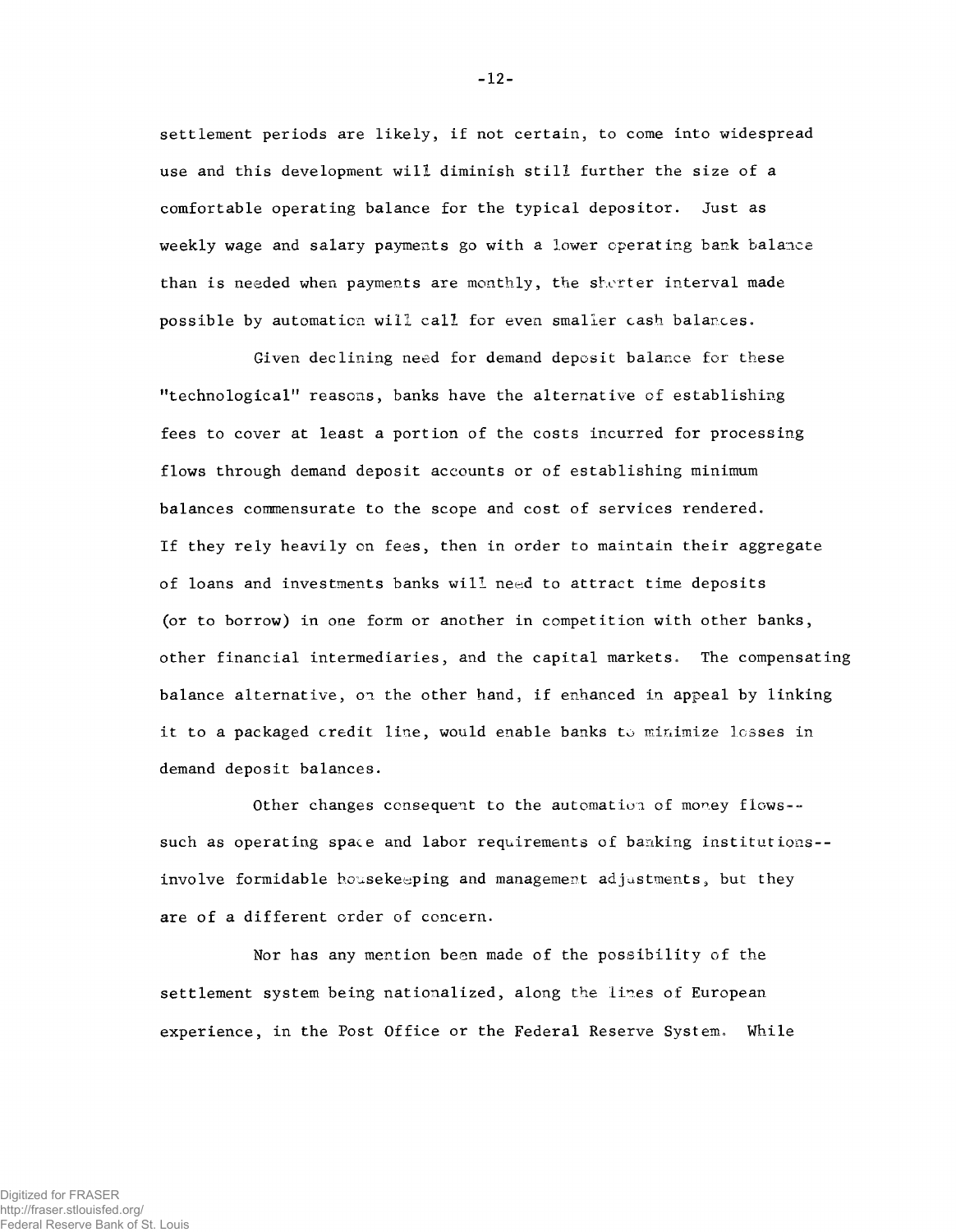such a step is technically feasible, if not advantageously suited to a monopolistic operation, our preferences run strongly against extending Government operations into service areas that can be satisfactorily performed privately.

If the views and speculations advanced here are at all persuasive, it will probably be with the assenter's proviso that "it won't happen in my time." To this skepticism I can only reply that most of the innovations I have alluded to are now in being, or about to be placed in operation. Individual banks in all sections of the country are adopting, piecemeal, elements of a system such as has been described. Before very long these experimental operations will provide a solid foundation for the new banking system of the future.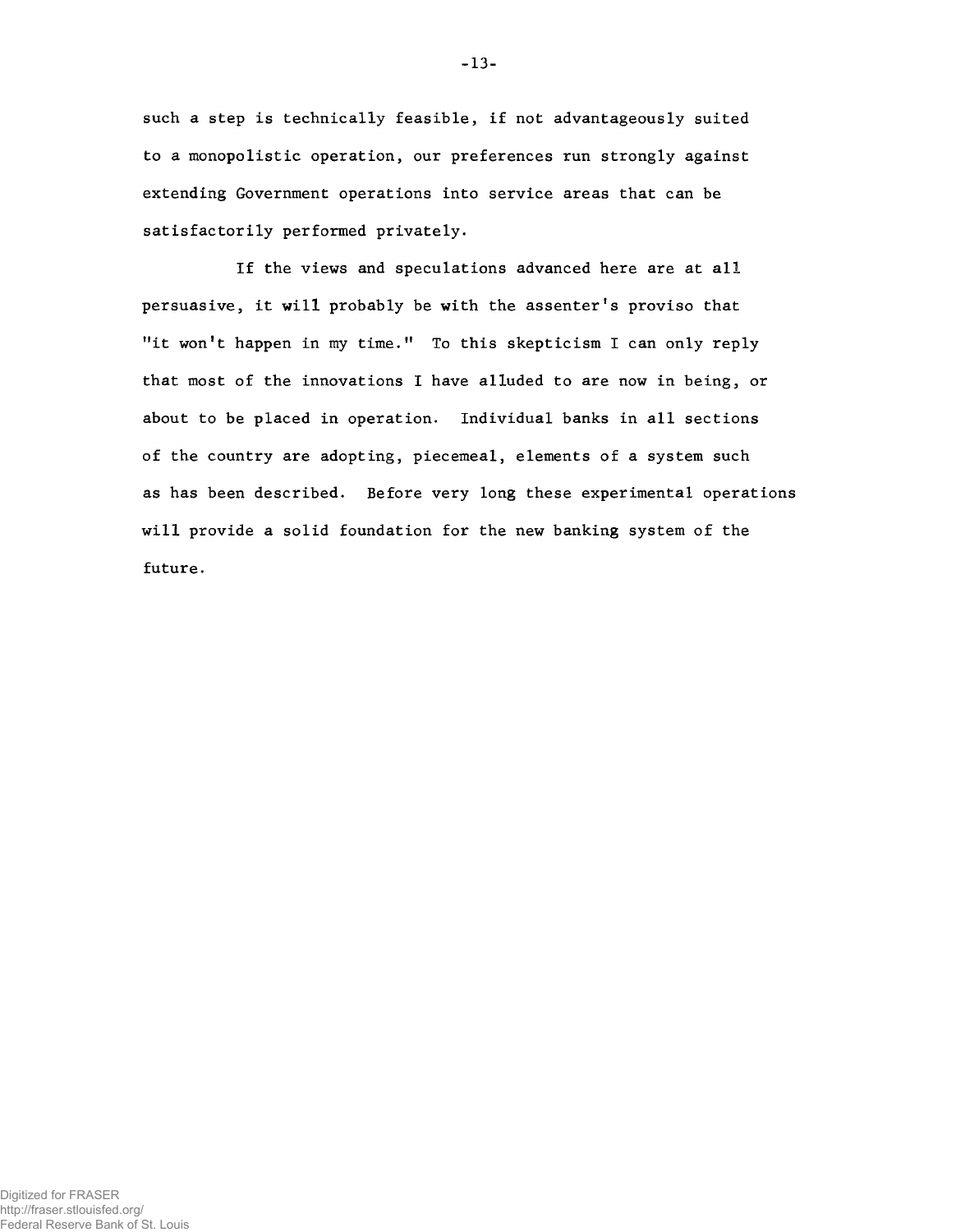Footnotes

*If* Commercial banks also have an important function to perform in the only alternative procedure for settling the economy's accounts, i.e., by the use of coin and currency. They maintain at significant cost local reservoirs of cash for the use of their businesses and individual customers who can withdraw amounts and denominations when required and return to the pool unfit or excess holdings.

27 The number of computer centers given is conjectural but compromises an optimum operational size and a convenient geographical area. The very rapid growth of computer centers recently seems to presage the automation of all demand deposit accounting in the near future--using checks or any other settlement media. Banks will have a choice of their own equipment, a correspondent's facilities, a cooperative processing organization or a commercial service bureau.

3/ The cash card involves some exposure to theft or counterfeiting but various identification devices such as voice "fingerprinting," or other technological developments now under study appear adequate to control losses. Security may be more importantly achieved, however, by the positive identification of all payees inherent in the system. To be a payee one must have an account with a bank and have met whatever identification and responsibility standards are found to be necessary for the protection of payors. There are no intermediate signatories in the system--once the payor has directed his bank to make a given

**-** 14**-**